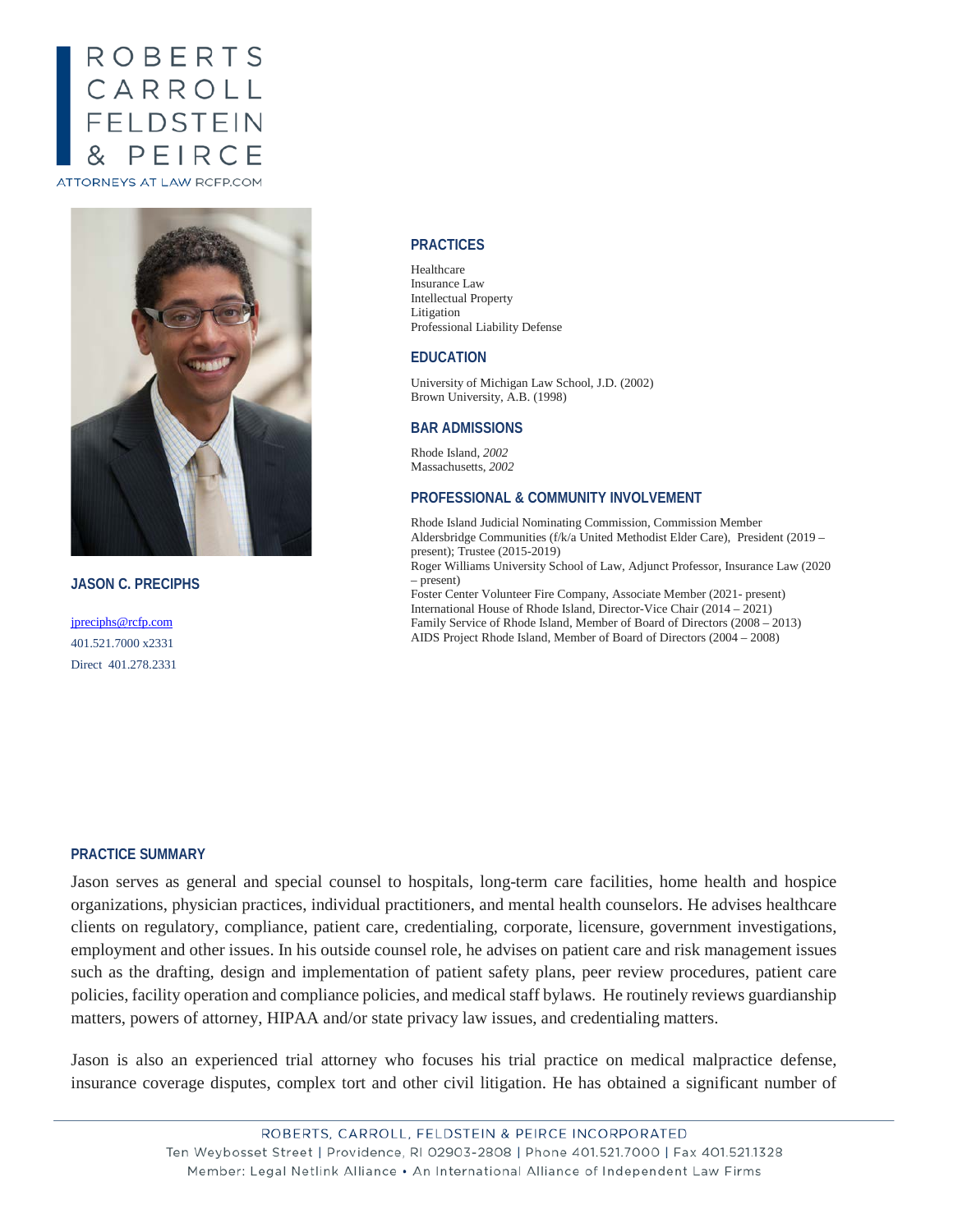favorable verdicts as trial counsel in state and federal courts in Rhode Island and Massachusetts. Jason also appears before administrative licensing boards. In addition, Jason advises the firm's clients regarding intellectual property issues, privacy law challenges and electronic commerce. His work as appellate counsel includes successful argument before the Rhode Island Supreme Court in a case that established the state's first Police Civilian Review Board and a leading case regarding expert evidentiary issues in the Federal Court of Appeals for the First Circuit.

## **REPRESENTATIVE MATTERS**

- Appeared as defense trial counsel in jury trials representing a number of medical practitioners and health care institutions in the Rhode Island Superior Court and the United States District Court.
- Drafted numerous policies and procedures for Health System's operations, including, Caregiver Advise, Record, Enable (CARE) Act Policy, Peer Review Policy, Advance Directive Policy, Life Sustaining Treatment Policy, Hospital EMTALA Policy, Translation Services Policy and Patient Advisement, and General and Informed Consent Policies.
- Advised multiple hospital systems comprising majority of hospitals in Rhode Island regarding implementation of the federal Patient Safety and Quality Improvement Act of 2005 and the Rhode Island Patent Safety Act. Advised hospitals regarding their obligations under the Emergency Medical Treatment and Active Labor Act (EMTALA).
- Obtained a defense verdict for his client in toxic mold litigation while prevailing on the client's counterclaim, obtaining jury verdict for breach of contract.
- Draft, review and negotiate a broad range of agreements, including software license, maintenance, cloud computing, PaaS, SaaS, professional/technology services, and procurement contracts.
- Engaged in appellate briefing and oral arguments yielding representative published decisions from the First Circuit Court of Appeals and the Rhode Island Supreme Court. Some of his representative appellate decisions include:
	- o *Crowe vs. Marchand,* 506 F.3d 13 (1st Cir. 2007)
	- o *Rhode Island Managed Eye Care, Inc. vs. Blue Cross Blue Shield*, 996 A.2d 684 (R.I. 2010)
	- o *Providence Lodge No. 3 vs. PERA*, 951 A.2d 497 (R.I. 2008)
	- o *Gaumond vs. Trinity Repertory Co.*, 909 A.2d 512 (R.I. 2006).
- Successfully litigated a property tax dispute on behalf of historical preservation society against local town.
- Negotiated and closed client's purchase of the assets of software company including due diligence, preparation of the letter of intent, drafting of the asset purchase agreement and all agreements transferring the seller's intellectual property to the firm's client.
- Negotiated and executed \$7M sale of client's two entities including facilitation of buyer's due diligence, negotiation and drafting of Asset Purchase, Assignment and Assumption, Indemnification, Trademark and Web Domain Transfer Agreements.
- Served as outside counsel for social networking company. Guided the company through maze of intellectual property protections and drafted its product licensing agreements, provider service agreements,